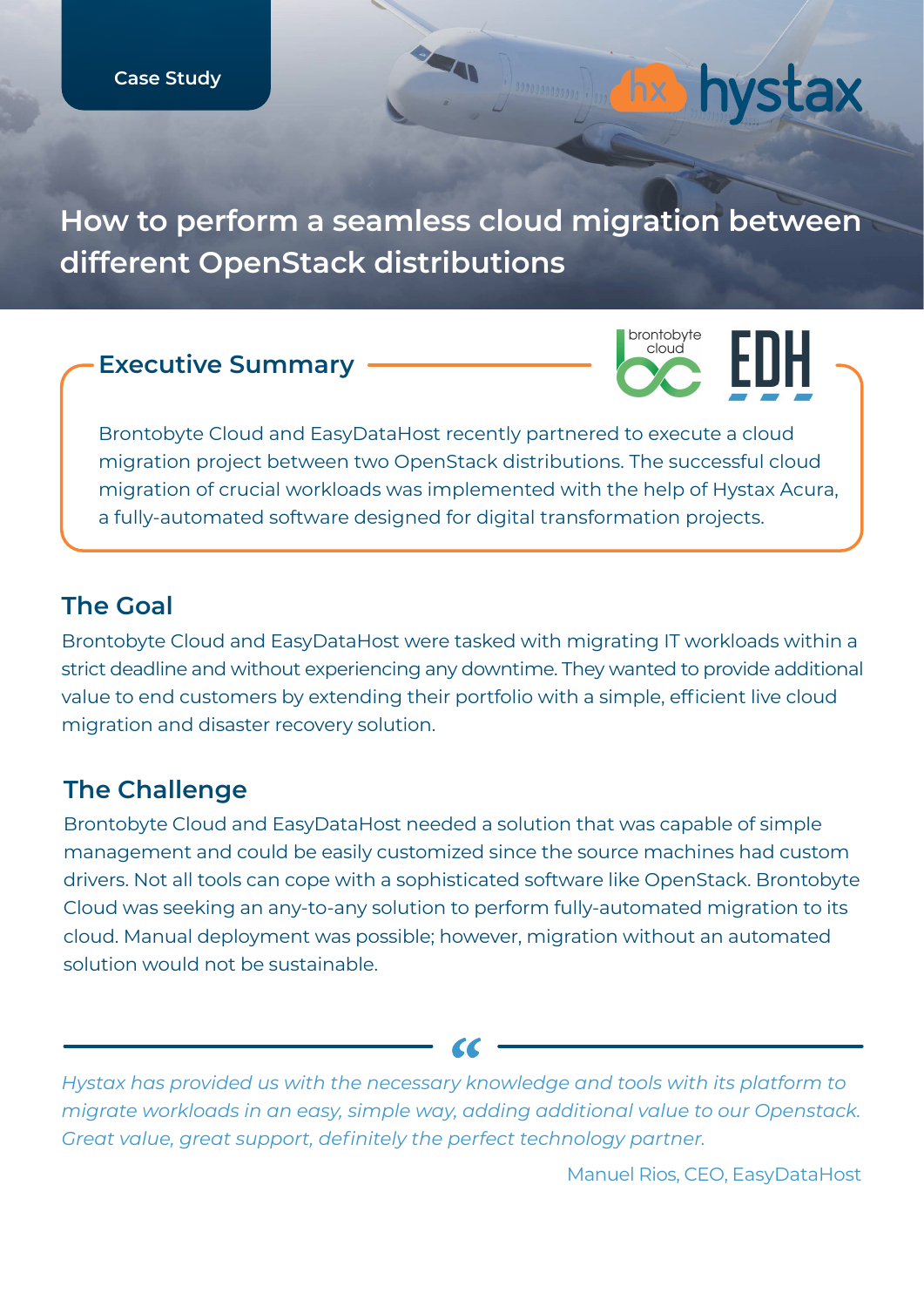# **The Solution**

Hystax offered a partner-centric fully-automated solution that allowed them to switch between different OpenStack distributions or from additional sources to OpenStack. Hystax Acura provided a simple way to deploy IT infrastructure to any OpenStack-based platform without performance impact or complications, which may often arise from large-scale migrations or nonstandard projects. Hystax Acura performed the migration in four simple steps:

- 1. It began live background replication of production workloads
- 2. Launch of fully operational business applications on target OpenStack distribution with an automated orchestration
- 3. Performing an unlimited number of test migrations before switching production to target OpenStack
- 4. Conduct a final migration or cutover within a few minutes

# **The Result**

The entire migration process took less than 10 days starting from configuring the first settings and ending with the final cutover. All the applications are now running on the target OpenStack, expertly architected, configured, embedded with security and managed by a well-trained internal team that embraces best practices.

## **About Brontobyte Cloud About EasyDataHost**

Brontobyte Cloud has more than 25 years of experience working in the IT world, with deep expertise in the field of cybersecurity and cloud solutions. Brontobyte Cloud's primary goal is to meet customers' needs, whether it's on-premises or cloud computing, with a guarantee of uncompromised security on data, systems and networks.





+34 872 580 071 | +34 932 710 545 [info@brontobytecloud.com](mailto:info@brontobytecloud.com) [| www.brontobytecloud.com](www.brontobytecloud.com/)

EasyDataHost is a well-recognized Spanish company offering cutting-edge technologies and services including cloud storage and cloud backup solutions. High-performance services allow EasyDataHost's customers to ensure IT resilience and business continuity and focus on the core business aims.



+ 34 910 058 179 [info@easydatahost.com](mailto:info@easydatahost.com) |<www.easydatahost.com>

fin